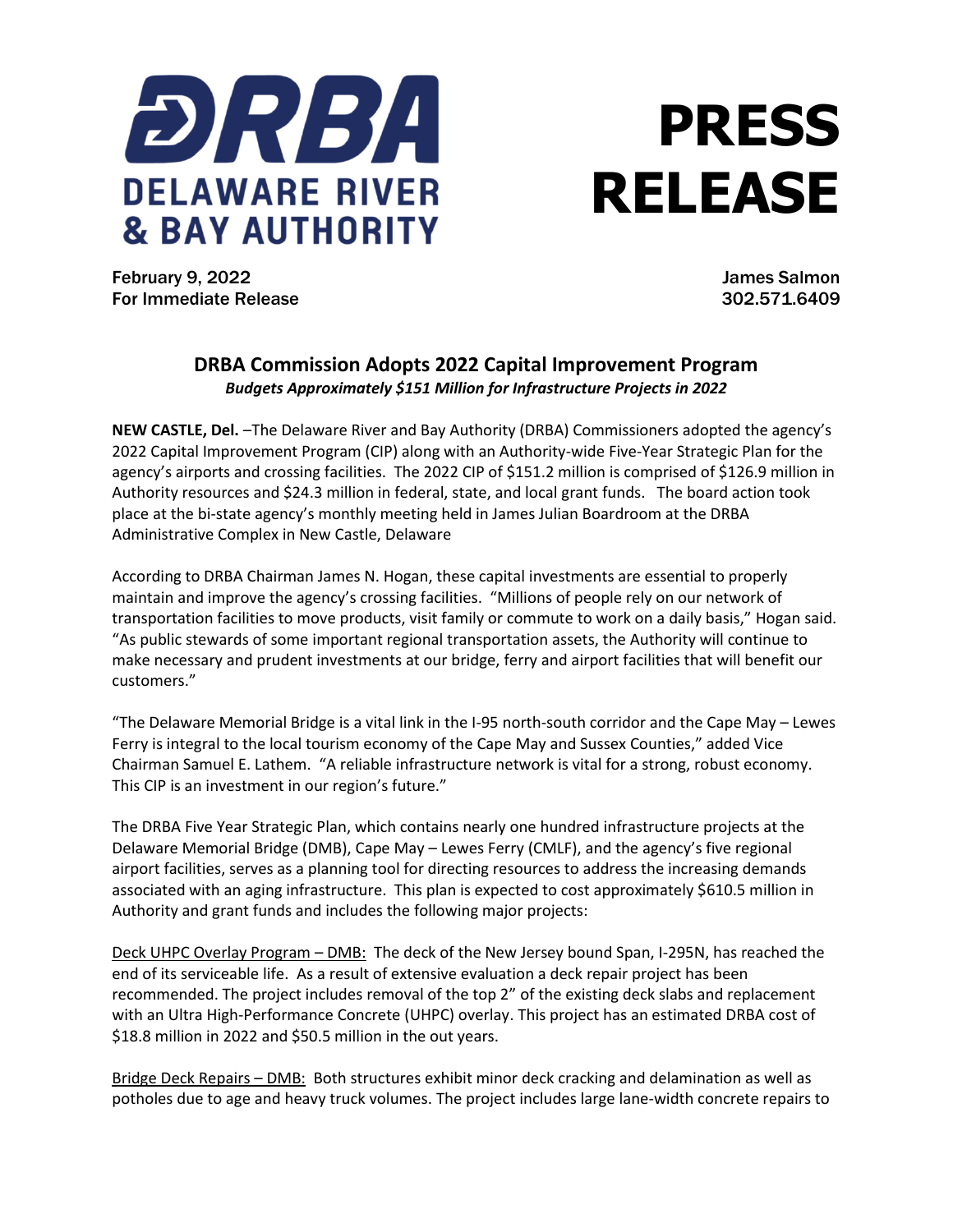the bridge deck to maintain an appropriate level of service. This project has an estimated DRBA cost of \$650,000 in 2022 and \$2.9 million in the out years.

Ship Collision Protection ‐ DMB: The existing tower fender system on the twin spans provides insufficient protection for current vessel traffic. This project provides a protection system meeting current standards and consists of eight 80-foot diameter dolphin structures, two at the approach of each tower pier. This project has an estimated DRBA cost of \$29.7 million in 2022 and \$42.5 million in the out years. The project is partially funded in the amount of approximately \$21.6 million by the US Department of Transportation.

Bridge Steelwork Repairs ‐ DMB: Due to age, environmental factors, and traffic volumes, steelwork repairs are necessary on both spans of the Delaware Memorial Bridge. This project programs miscellaneous steelwork repairs found to be necessary as a result of comprehensive annual inspections. These repairs are necessary to preserve the bridge's steelwork while maintaining safety and operational service levels. Work typically includes replacement of worn bearing assemblies, access platforms, maintenance of steel connections, installing new safety features, and other items. This project has an estimated DRBA cost of \$7.1 million in 2022 and \$42 million in the out years.

Annual Bridge Painting Program – DMB: As outlined in the annual bridge paint evaluation report, the coatings on certain segments of both structures are no longer performing as required. To ensure the structural steel is adequately protected, the coatings on these portions of the bridge are scheduled for complete removal to bare metal and replaced with a 3-layer protective overcoat system. This project has an estimated DRBA cost of \$8.7 million in 2022 and \$27 million in the out years.

Cape May Approach Roads Rehabilitation – CMLF: Pavements at the terminal approach roads are deteriorating and improvements are necessary to maintain expected levels of service at the Cape May Terminal. The project proposes the design and construction for roadway reconfigurations at the terminal entrance, improvements to the approach roads, and the replacement of Cape May highway signage. This project has an estimated DRBA cost of \$3.3 million in 2022 and \$1.5 million in the out years. The project is partially funded in the amount of approximately \$2.44 million by the NJDOT.

CMLF Utility Corridor – Cape May and Lewes Terminals: This project addresses the aging utility infrastructure at both ferry terminals. It proposes the design and installation of new centralized utility corridors to allow for easier access and maintenance. The Cape May Terminal project, which is partially funded the amount of approximately \$1.5 million by NJDOT, has an estimated DRBA cost of \$2.3 million in 2022 and \$3.8 million in the out years. The Lewes Terminal portion has an estimated DRBA cost of \$1.5 million in 2022 and \$3.5 million in the out years

Annual Vessel Maintenance & Dry Docking – CMLF: The project programs annual capital expenditures for the three (3) vessels, particularly in areas that preserve these assets and improve passenger safety and operational reliability. Planned projects include but are not limited to vessel shipyard dry-dockings, purchase of life saving equipment, seating replacements, systems efficiency upgrades, generator overhauls, and miscellaneous improvements. This project has an estimated DRBA cost of \$5.7 million in 2022 and \$36.3 million in the out years.

Motor Vessel Replacement Program – CMLF: A marine master plan was completed in 2008 which recommended construction of new vessels primarily due to the age of the existing fleet. A new vessel is